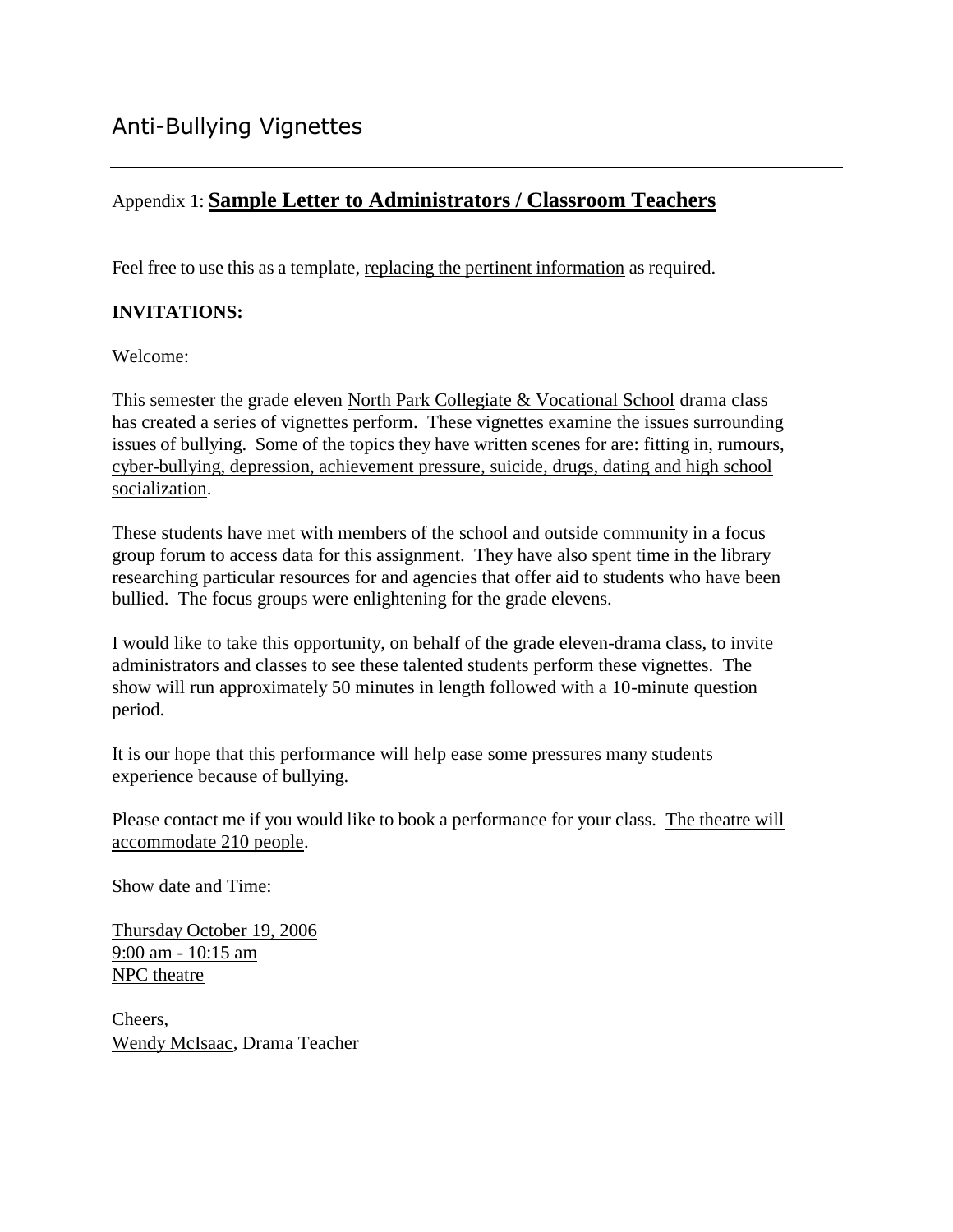# Anti-Bullying Vignettes

| Appendix 2: Walk-About Worksheet:                                               |
|---------------------------------------------------------------------------------|
| How many issues of verbal bullying did you hear?<br>What did you hear?          |
|                                                                                 |
|                                                                                 |
|                                                                                 |
| How many issues of physical bullying did you see?<br>What did you see?          |
|                                                                                 |
|                                                                                 |
|                                                                                 |
|                                                                                 |
| How many issues of emotional bullying did you witness?<br>What did you witness? |
|                                                                                 |
|                                                                                 |
|                                                                                 |
|                                                                                 |
| Other:                                                                          |
|                                                                                 |
|                                                                                 |
|                                                                                 |
|                                                                                 |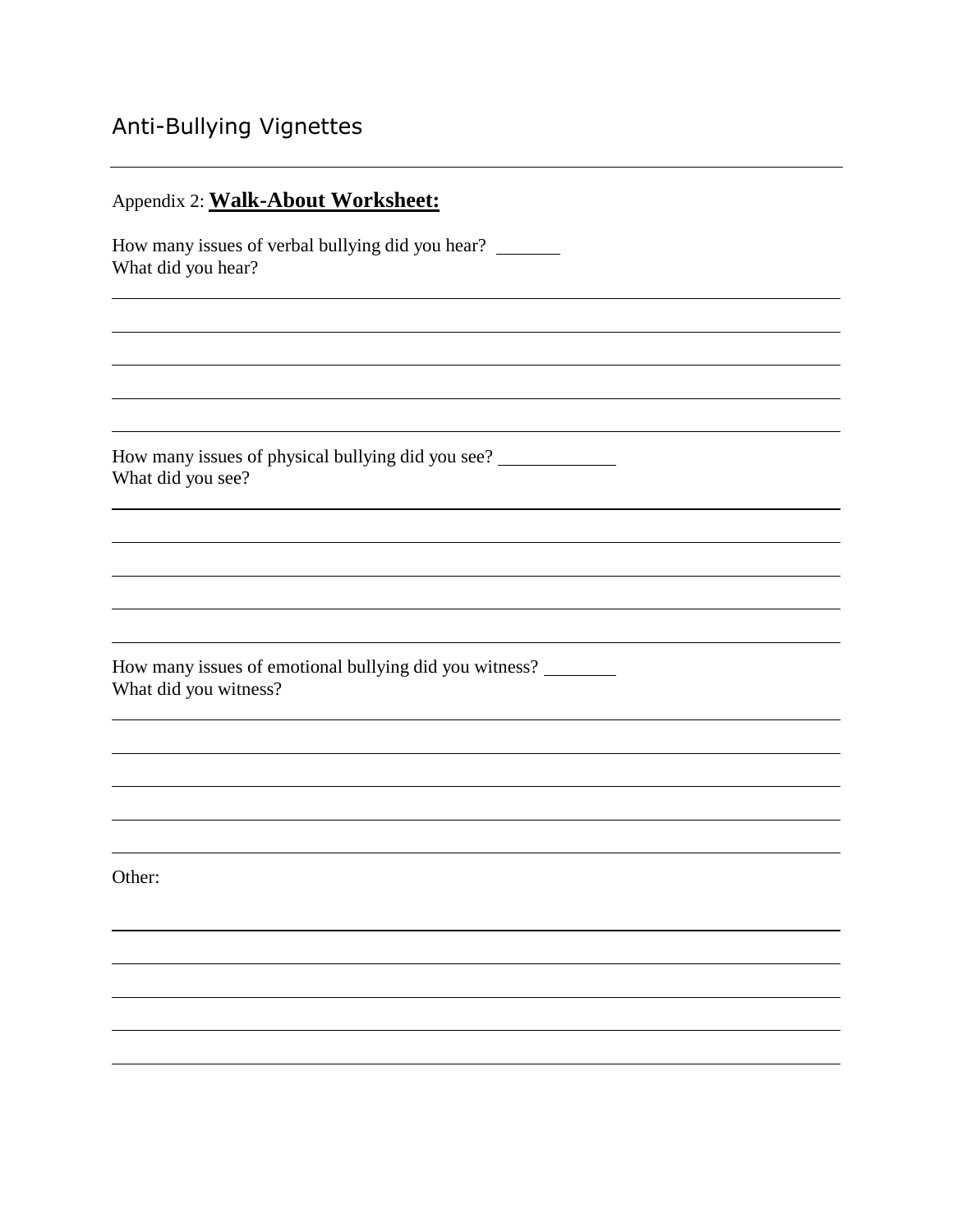## Appendix 3: **DAILY CHECKLIST- Anti-bullying Vignettes (Group Work)**

Name:

**REMEMBER** the daily checklist counts toward a portion of your mark. Be a productive and respectful member of your group and you will likely reap the rewards. This checklist constitutes **10 %** of the overall assignment mark.

The daily checklist is to be taken seriously and reflects the following **DURING** class time:

- Contributes to group and listens to the ideas of others
- Cooperates with others to plan and participate in the drama experiences
- Participates in group decision-making and problem solving
- Ability to be a respectful audience member
- Willing to take risks
- Challenge your skills/abilities
- Submits assignments as scheduled
- Arrives to class PREPARED
- Works diligently to memorize scene work
- Use of class time.

Dates to remember:

Library/Computer Lab  $-$  (insert date) Visitor/Focus Group - (insert date) Initial Rehearsal  $-$  (insert date) Dress Rehearsal – (insert date) Performance (invited audience)  $-$  (insert date)

We have a great deal to accomplish in a relatively short period of time; consequently not being on task affects everyone.

Have fun with this unit  $-$  talk with me if you are feeling overwhelmed. I gave up a charming career as a mind-reader when I became a teacher  $-$  so talk with me.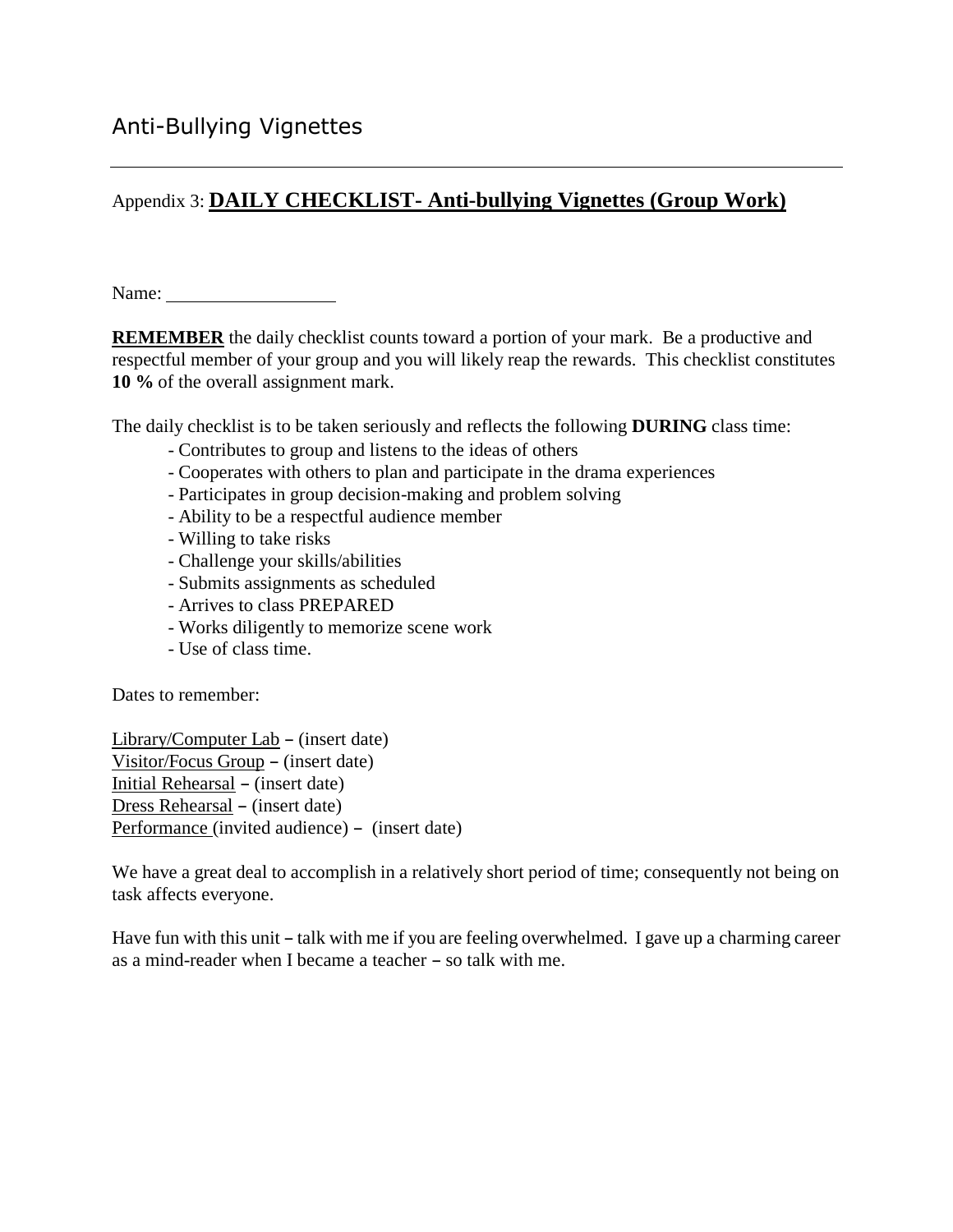Appendix 3 (con't)

| STUDENT NAME <sup>O</sup> | $\text{DATE}$ |  |  |  | <b>TOTAL</b> |
|---------------------------|---------------|--|--|--|--------------|
|                           |               |  |  |  |              |
|                           |               |  |  |  |              |
|                           |               |  |  |  |              |
|                           |               |  |  |  |              |
|                           |               |  |  |  |              |
|                           |               |  |  |  |              |
|                           |               |  |  |  |              |
|                           |               |  |  |  |              |
|                           |               |  |  |  |              |
|                           |               |  |  |  |              |
|                           |               |  |  |  |              |
|                           |               |  |  |  |              |
|                           |               |  |  |  |              |
|                           |               |  |  |  |              |
|                           |               |  |  |  |              |
|                           |               |  |  |  |              |
|                           |               |  |  |  |              |
|                           |               |  |  |  |              |
|                           |               |  |  |  |              |
|                           |               |  |  |  |              |
|                           |               |  |  |  |              |
|                           |               |  |  |  |              |
|                           |               |  |  |  |              |
|                           |               |  |  |  |              |
|                           |               |  |  |  |              |
|                           |               |  |  |  |              |
|                           |               |  |  |  |              |
|                           |               |  |  |  |              |
|                           |               |  |  |  |              |

## **DAILY CHECKLIST- Anti-bullying Vignettes (Group Work) ADA3M**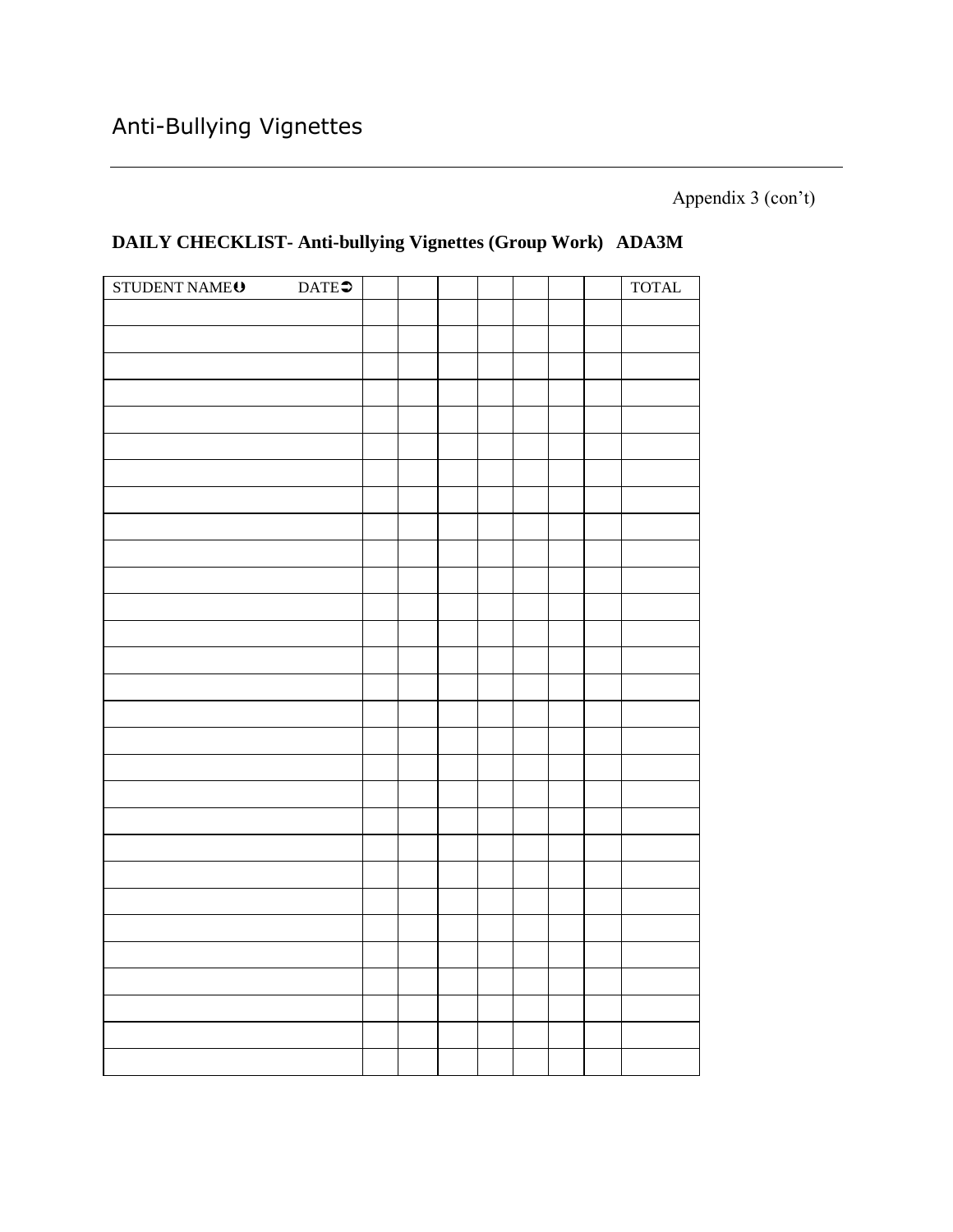## Anti-Bullying Vignettes

#### **Appendix 4: Assessment Rubric – ADA3M – Anti-bullying Vignettes Script**

Names:\_\_\_\_\_\_\_\_\_\_\_\_\_\_\_\_\_\_\_\_\_\_\_\_\_\_\_\_\_\_\_\_\_\_\_\_\_\_\_\_\_\_\_\_\_\_\_\_\_\_\_\_\_\_\_\_\_\_\_\_\_\_\_\_\_\_\_\_\_\_\_

| Criteria                                          | 4                      | 3                                 | $\overline{2}$        | 1                      |
|---------------------------------------------------|------------------------|-----------------------------------|-----------------------|------------------------|
| <b>Script Writing</b>                             | -Scripts are high      | -Scripts are good                 | -Scripts appear to    | -Script is sketchy and |
| (Communication)                                   | caliber quality        | quality                           | written in haste      | lacks focus            |
|                                                   | (examines creatively   | (often examines                   | (limited examination) |                        |
|                                                   | many pointed areas     | pointed areas of                  | of pointed areas of   |                        |
|                                                   | of concern)            | concern)                          | concern)              |                        |
| Research & Fact                                   | -Always includes       | -Often includes                   | -Sometimes includes   | -Little research       |
| Finding                                           | well-thought out       | well-thought out                  | research ideas into   | involved in the        |
| (Knowledge &                                      | research ideas into    | research ideas into               | script that shows     | process                |
| <b>Understanding</b> )                            | quality scripts        | quality scripts                   | interest in the topic |                        |
|                                                   | -Uses creative         | -Uses creative                    | -Uses creative        | -Uses creative         |
| <b>Making Connections</b><br>(Thinking & Inquiry) | thinking skills with a | thinking skills with              | thinking skills with  | thinking skills with   |
|                                                   | high degree of         | considerable                      | moderate              | limited effectiveness  |
|                                                   | effectiveness          | effectiveness                     | effectiveness         | -Makes connections     |
|                                                   | -Makes connections     | -Makes connections                | -Makes connections    | with limited           |
|                                                   | with a high degree of  | with considerable                 | with moderate         | effectiveness          |
|                                                   | effectiveness          | effectiveness                     | effectiveness         |                        |
| Transfer of                                       | -Transfers             | -Transfers                        | -Transfers            | -Transfers             |
| Knowledge                                         | knowledge and          | knowledge and                     | knowledge and         | knowledge and          |
| (Application)                                     | applies the creative   | applies the creative              | applies creative      | creative process with  |
|                                                   | process with a high    | process with                      | process with some     | limited effectiveness  |
|                                                   | degree of              | considerable                      | effectiveness         | -Fails to incorporate  |
|                                                   | effectiveness, and     | effectiveness                     | -Applies some         | suggestions from       |
|                                                   | with confidence        | -Applies most                     | thought to            | director               |
|                                                   | -Applies suggestions   | suggestions from                  | suggestion from       | -Script requires       |
|                                                   | from director          | director with                     | director              | considerable           |
|                                                   | effectively            | considerable                      | -Script needs some    | re-writing             |
|                                                   | -Script is superb      | effectiveness                     | "tweaking"            |                        |
|                                                   |                        | -Script is                        |                       |                        |
|                                                   |                        | well-thought out                  |                       |                        |
| Mechanics of Writing                              | -Script is beautifully | -Script is very well              | --Script has some     | -Script has multitude  |
| (Application)                                     | written and free of    | written                           | syntactical and/or    | of syntactical and/or  |
|                                                   | syntactical and/or     | -Few syntactical                  | spelling errors       | spelling errors that   |
|                                                   | spelling errors        | and/or spelling errors<br>evident |                       | impede the reader's    |
|                                                   |                        |                                   |                       | understanding          |
|                                                   |                        |                                   |                       |                        |

Evaluation: /45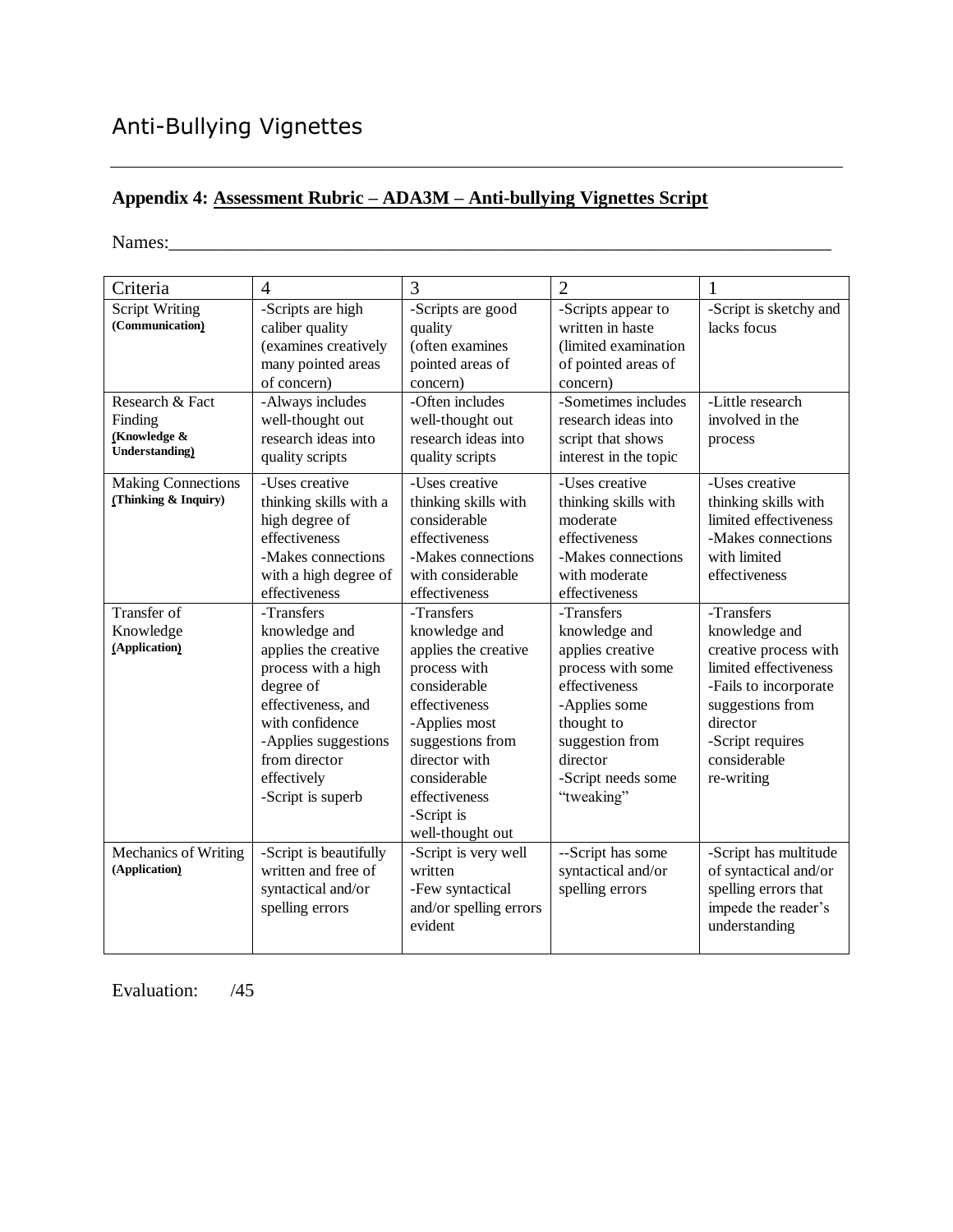#### Appendix 5: **ASSESSMENT RUBRIC ADA3M Anti-Bullying Vignette Performance**

#### Names:\_\_\_\_\_\_\_\_\_\_\_\_\_\_\_\_\_\_\_\_\_\_\_\_\_\_\_\_\_\_\_\_\_\_\_\_\_\_\_\_\_\_\_\_\_\_\_\_\_\_\_\_\_\_\_\_\_\_\_\_\_\_\_\_\_\_\_\_\_\_\_

| Criteria                   | $\overline{4}$        | 3                     | $\overline{c}$        |                       |
|----------------------------|-----------------------|-----------------------|-----------------------|-----------------------|
| Use of Space/Body          | -Always uses whole    | -Often uses whole     | -Uses whole body      | -Rarely uses whole    |
| Movement                   | body                  | body                  | sometimes             | body                  |
| (Knowledge/Understand      | -Always adapts        | -Often able to adapt  | -Able to adapt        | -Demonstrates little  |
| ing)                       | movement to           | movement to available | movement to           | variety of space      |
|                            | available space.      | space.                | available space       |                       |
|                            |                       |                       | sometimes             |                       |
| Vocal/Enunciation          | -Always speaks        | -Often speaks clearly | Occasionally speaks   | -Rarely speaks        |
| (Communication)            | clearly and           | and enunciates well   | clearly and           | clearly               |
|                            | enunciates well       |                       | enunciates well       | $-Does not$           |
|                            |                       |                       |                       | enunciates well       |
| Story-Making               | -Always recalls and   | -Usually recalls and  | Sometimes recalls     | -Rarely recalls and   |
| (Application/ Creation)    | repeats events in a   | repeats events in a   | and repeats events in | repeats events in a   |
|                            | sequence.             | sequence              | a sequence.           | sequence.             |
|                            |                       |                       |                       |                       |
| <b>Stage Direction</b>     | -Always               | -Usually comprehends  | -Sometimes            | -Rarely comprehends   |
| (Application/ Creation)    | comprehends           | implication of events | comprehends           | implication of events |
|                            | implication of events | in sequence.          | implication of events | in sequence.          |
|                            | in sequence           |                       | in sequence           |                       |
| <b>Connection Of Ideas</b> | -Always and           | -Almost always        | -Sometimes            | -Rarely engrossed in  |
| To Action                  | consistently          | engrossed in activity | engrossed in activity | activity              |
| (Thinking/Inquiry)         | engrossed in activity |                       |                       |                       |
|                            |                       |                       |                       |                       |

Evaluation: /45

| Unit Assessment: | Script:         | /45 |  |
|------------------|-----------------|-----|--|
|                  | Performance     | /45 |  |
|                  | Daily Checklist | /10 |  |

TOTAL: /100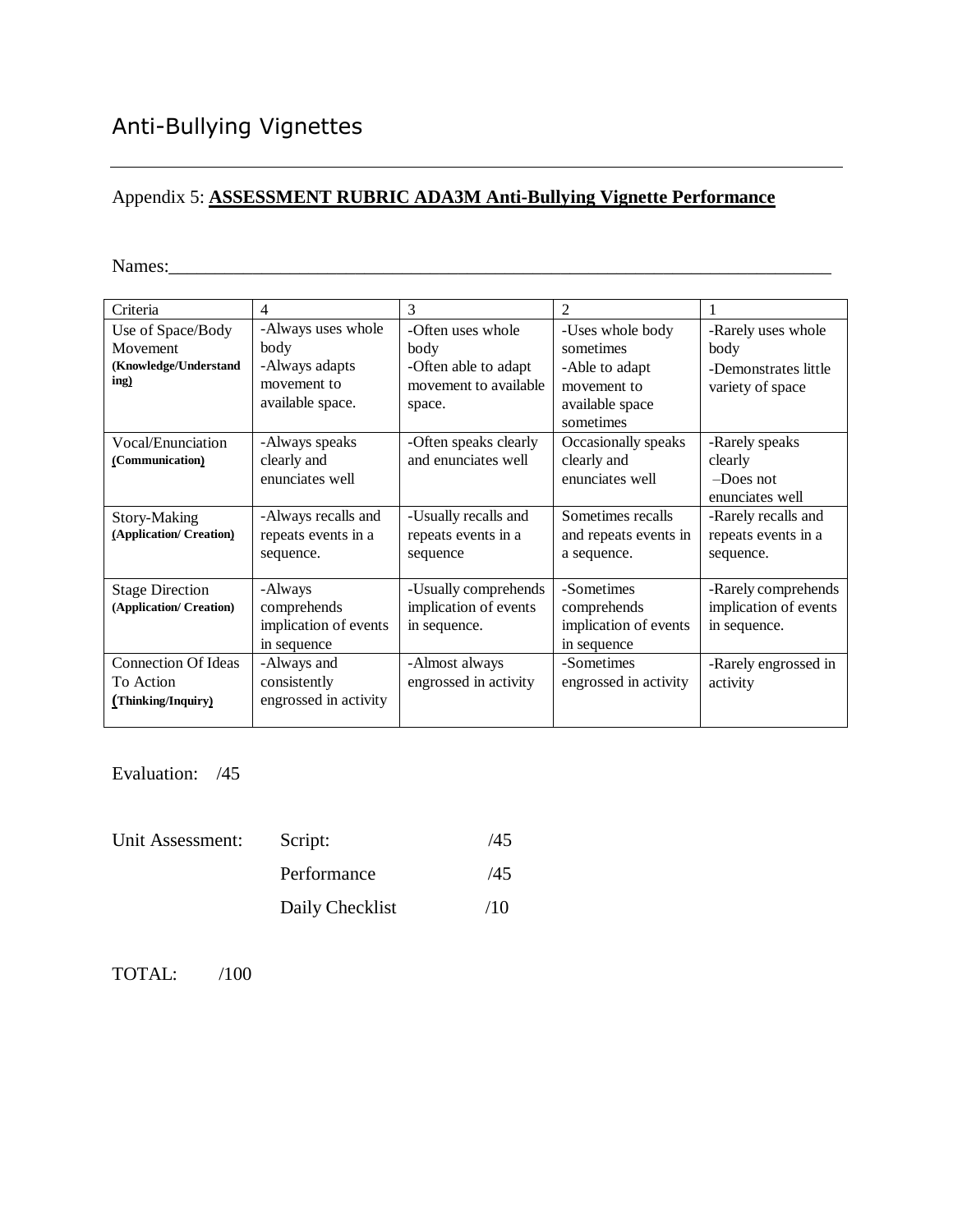#### Appendix 6: **Sample Program**

#### **ANTI-BULLYING VIGNETTES - ADA3M**

Welcome. It is our pleasure to share a series of vignettes pertaining to issues of bullying. The performance will last for approximately 50 minutes and will be followed with a question and answer information session. Sit back, relax, enjoy and learn<sub>C</sub>

- **1. Monologues** (suicide, self-mutilation, self-identity)
- **2. Sexual Harassment Scene** (dramatic)
- **3. Don't Push Me** (dramatic)
- **4. Fitting In Stress** (monologue)
- **5. Wrong Crowd** (tableaux)
- **6. To Thine Own Self Be True** (monologue)
- **7. Bullying on the Phone** (dramatic)
- **8. A Dangerous Weapon** (tableaux)
- **9. Hit It Man** (dramatic)
- **10. Perfect Dream** (monologue)
- **11. Teen Bullying: The Musical** (comedic/dramatic)